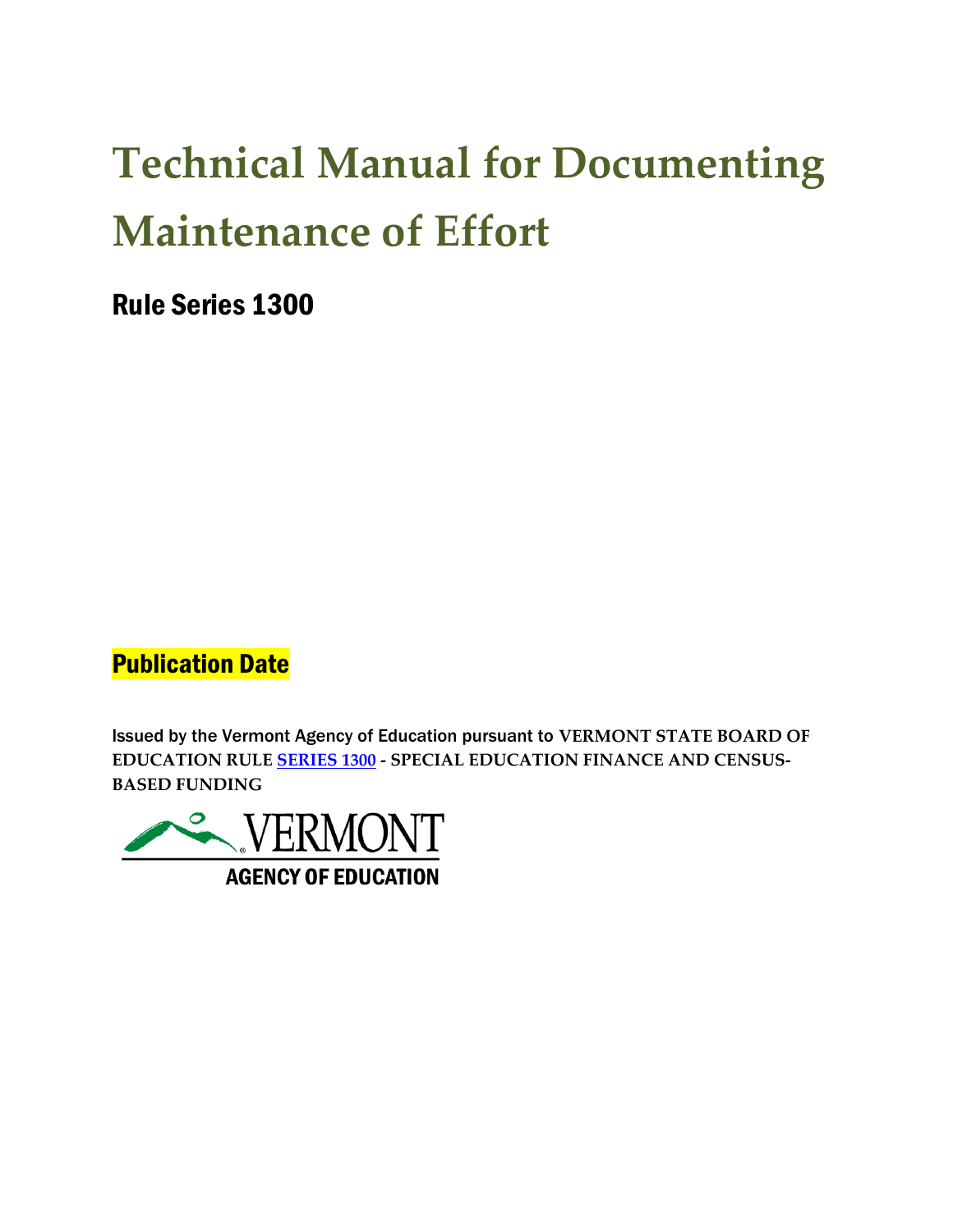# Contents

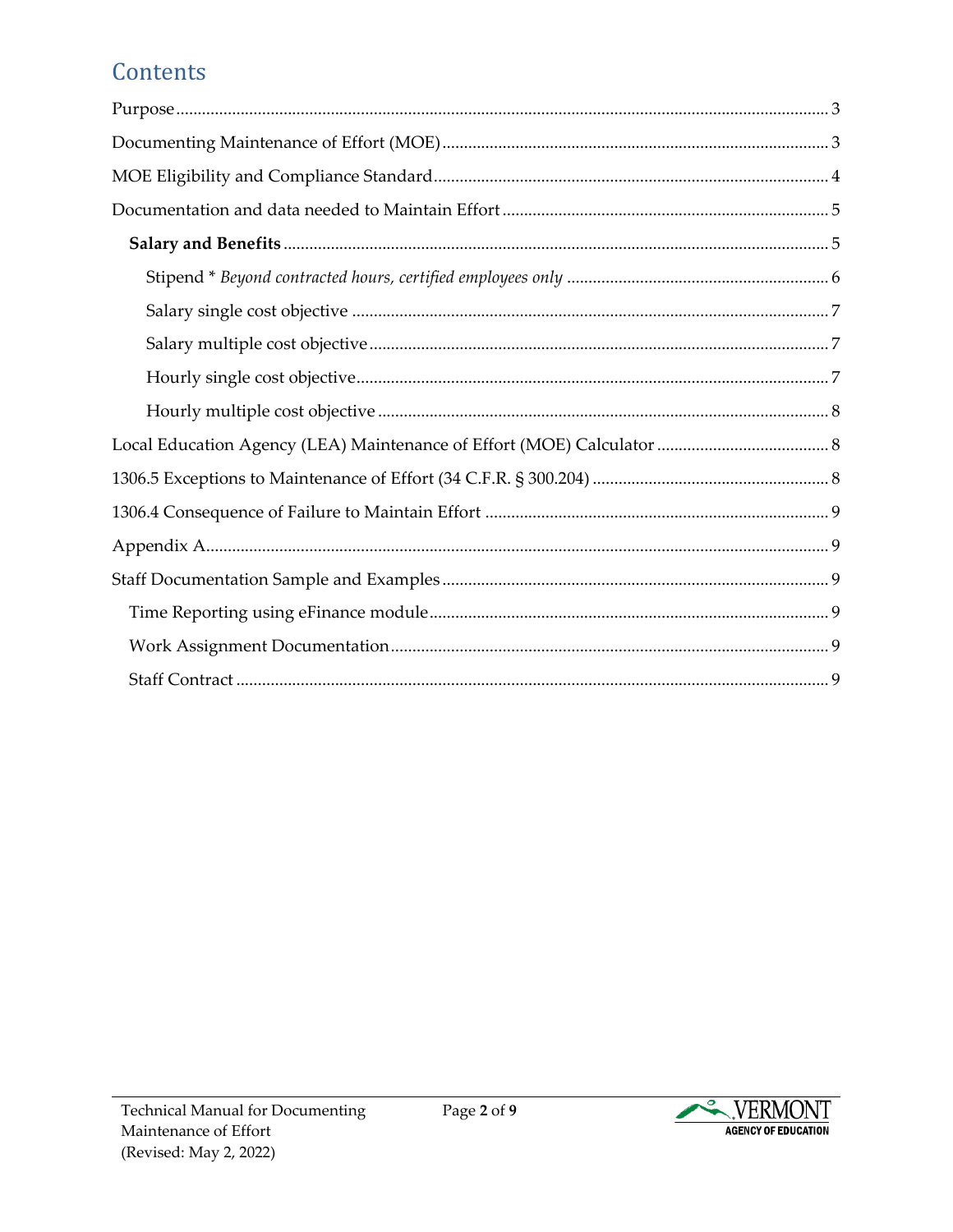#### <span id="page-2-0"></span>Purpose

IDEA Part B [Maintenance of Effort](https://sites.ed.gov/idea/regs/b/c/300.203) is a requirement for use of IDEA Part-B 611 and 619 grant funds to demonstrate that the level of state and local expenditures remain consistent year to year. An LEA must use IDEA Part B funds to supplement, not supplant, services and education of students with disabilities. This requirement consists of two parts; the Eligibility standard and Compliance standard.

### <span id="page-2-1"></span>Documenting Maintenance of Effort (MOE)

To meet the Maintenance of Effort requirement, an LEA must budget, for the education of students with disabilities at least the same amount, from at least one of the following sources as the LEA spent for that purpose from the same source for the most recent fiscal year for which information is available:

The combination of State and local funds;

Local funds only on a per capita basis; or

The combination of State and local funds on a per capita basis.

In order to adhere to federal requirements for use of federal grants generally, and the Individuals with Disabilities Education Act Part B (IDEA Part-B) Flow Through and PreK Flow Through Grants, and the Essential Early Education (EEE) grant specifically, an LEA must demonstrate that the use of federal funds is allowable. For a particular cost to be allowable, it must be necessary, allocable, and reasonable for proper and efficient performance and administration of the IDEA grant or program (Special Education) for which the LEA is being reimbursed. A cost is reasonable if it does not exceed what an LEA would normally incur in the absence of outside sources of funds. Additional guidance about standards for determining allowable costs is available from the federal Office of Management and Budget (OMB) Uniform Administrative Requirements, Cost Principles, and Audit Requirements for Federal Awards [\(2](https://www.gpo.gov/fdsys/granule/CFR-2014-title2-vol1/CFR-2014-title2-vol1-part200/content-detail.html) CFR [Part 200\)](https://www.gpo.gov/fdsys/granule/CFR-2014-title2-vol1/CFR-2014-title2-vol1-part200/content-detail.html). Only allowable costs may be charged to IDEA Part B grants.

There will be a single set of rules defining special education expenditures that align with state, local, and federal funding sources to help reduce administrative burden and minimize the number of rules LEAs are subject to in accordance with [20 U.S.C. § 1407\(a\)](http://uscode.house.gov/view.xhtml?req=granuleid:USC-prelim-title20-section1407&num=0&edition=prelim). An LEA's eligible state and local special education expenditures will be used as the basis for calculating MOE required by 34 C.F.R. [300.203.](https://www.ecfr.gov/current/title-34/subtitle-B/chapter-III/part-300/subpart-C/section-300.203)

An expenditure is eligible for the purposes of calculating MOE and is allowable for charging to theIDEA Part B grant if it is the result of:

providing special education or related services and/or supplementary aids and services that are

articulated in a student's IEP; or

instructional, behavioral, and other academic/non-academic supports that are provided to students with and without disabilities in a common setting, as long as the services provided are articulated in an eligible student's IEP; or

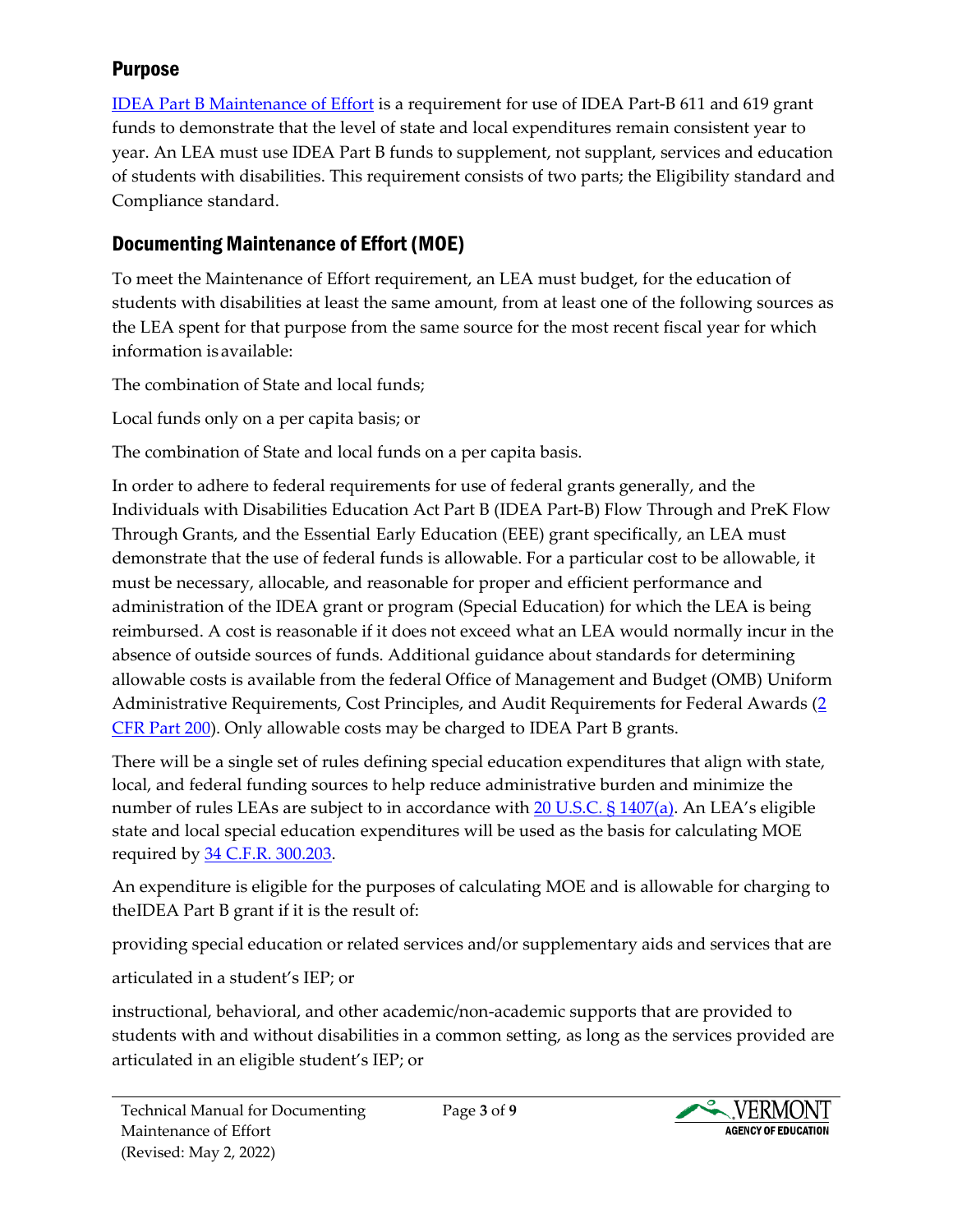Non-student specific expenditures reasonably related to the provision of special education services that are not provided as part of the school's standard instructional conditions.

Non-student specific expenditures include but are not limited to child find, special education administration costs, and the costs of software used to maintain special education files. The Agency of Education shall maintain a Technical Manual for Determining Allowable Costs for Vermont Special Education Funding and IDEA B Entitlement Grants listing the common services that are deemed to be reasonably related to the provision of special education services. Funding streams subject to the rules found in this document for determining eligibility toward theMaintenance of Effort (MOE) calculation include:

- Census Block Grants
- Extraordinary Special Education Expenditures Reimbursement
- State-placed Special Education Reimbursement
- Local funds attributed to special education.
- Essential Early Education (EEE) grant also known as Early Childhood Special Education (ECSE)
- Individuals with Disabilities Education Act Part B (IDEA B) Flow Through and PreK Flow Through grants.

#### <span id="page-3-0"></span>MOE Eligibility and Compliance Standard

Eligibility standard- Beginning Spring 2023 the Eligibility standard will be prefilled and performed in the LEA MOE Calculator to be deployed August 2023.

When calculating the eligibility test of maintenance of effort, an LEA may include budgeted expenses that are attributable to the education of children with disabilities.

Compliance standard - \*Also referred to Supplant Test, When calculating the compliance standard for maintenance of effort, an LEA may include actual expenses that are attributable to the education of children with disabilities. [34 C.F.R. § 300.203.](https://www.ecfr.gov/current/title-34/subtitle-B/chapter-III/part-300/subpart-C/section-300.203) For purposes of calculating maintenance of effort, a budgeted or actual expense is attributable to the education of children with disabilities if it is the result of: (a) providing special education or related services and/or supplementary aids and services that are articulated in a student's IEP; or (b) instructional, behavioral, and other academic/non-academic supports that are provided to students with and without disabilities, so long as the services provided are articulated in an eligible student's IEP; or (c) an IEP team decision to place an eligible special education student in an approved independent school that limits enrollment to students who are on an individualized education program, or a plan under Section 504 of the Rehabilitation Act of 1973, [29 U.S.C. § 794,](https://uscode.house.gov/view.xhtml?req=granuleid:USC-prelim-title29-section794&num=0&edition=prelim) and who are enrolled pursuant to a written agreement between the local education agency and the school. In such a case, tuition associated with that placement shall be considered eligible and may count toward maintenance of effort. (d) non-student-specific expenditures reasonably related to the provision of special education services. (1) Non-student-specific expenditures include but are not limited to child find, special education administration costs, and costs of software used to maintain special education files.

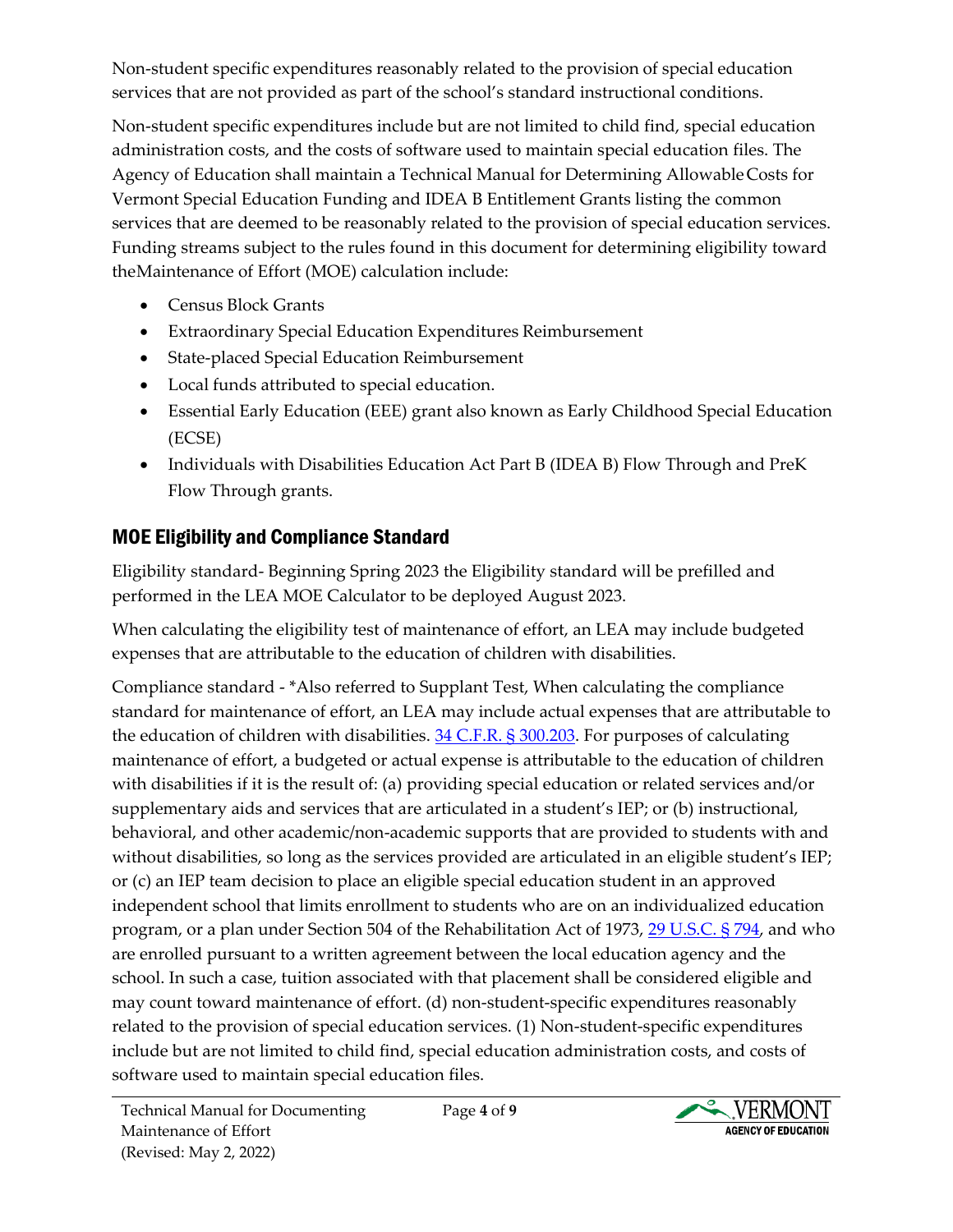The Technical Manual for Use and Accounting of IDEA Part B Entitlement Grants will also be made available containing a list of the common services that are deemed to be reasonably related to the provision of special education services under (c) above. An expenditure not included in the Technical Manual may be allowed on a case-by-case basis if the Agency of Education grants written prior approval.

#### <span id="page-4-0"></span>Documentation and Data Needed to Maintain Effort

Documentation required to support the LEA's Maintenance of Effort is to be prepared in accordance with the [VT Agency of Education's Handbook for F](https://education.vermont.gov/sites/aoe/files/documents/edu-handbook-2-AOE-12012019-v1.0.pdf)inancial Accounting of Vermont [School Systems](https://education.vermont.gov/sites/aoe/files/documents/edu-handbook-2-AOE-12012019-v1.0.pdf) (Handbook II) and based on information from the general accounting system of the school district, joint contract school, or supervisory union.

The documentation is to include costs that reflect the previous fiscal year, to exceed MOE methods most recently met and should include all of the salaries and benefits earned through June 30th, even if they are actually paid after June 30th documentation should also include the J costs of service provided through June 30<sup>th</sup>.

The reports to provide MOE documentation from an LEA and its member school districts by using either whole dollars or dollars and cents must hold consistent method throughout.

Total expenses used for MOE includes all expenditures incurred for the provision of special education direct instruction, related services, and special education administration costs in accordance with IDEA Part B and State of Vermont [Special Education Rules.](https://education.vermont.gov/sites/aoe/files/documents/VT%20State%20Board%20of%20Education_Rule%20Series%202360_revised%205-13-2021.pdf) Generally, these are the costs for educational services specifically for students with disabilities as required by their IEPs and the related costs of administering the special education services and the eligibility process**.** The cost of regular education services is not to be included, even if they are for special education students. These reflect the cost of providing special education services, not the total education costs of students with disabilities if part of those costs is for regular education services.

The LEA's allowable special education actual current year allowable expenditures are compared to the prior year's (the most recent year the LEA passed each method) actual allowable special education expenditures.

#### <span id="page-4-1"></span>Salary and Benefits

Guidance for LEAs to ensure special education staff salary and benefits are captured to extract and include in IDEA Part B required MOE Compliance Standard [34 C.F.R. § 300.203.](https://www.ecfr.gov/current/title-34/subtitle-B/chapter-III/part-300/subpart-C/section-300.203)

•Be supported by a system of internal controls which provides reasonable assurance that the charges are accurate, allowable, and properly allocated;

•Be incorporated into official records;

•Reasonably reflect total activity for which the employee is compensated, not exceeding 100% of compensated activities;

•Encompass both federally assisted and all other activities compensated by the District on an integrated basis;

•Comply with the established accounting policies and practices of the non-federal entity; and

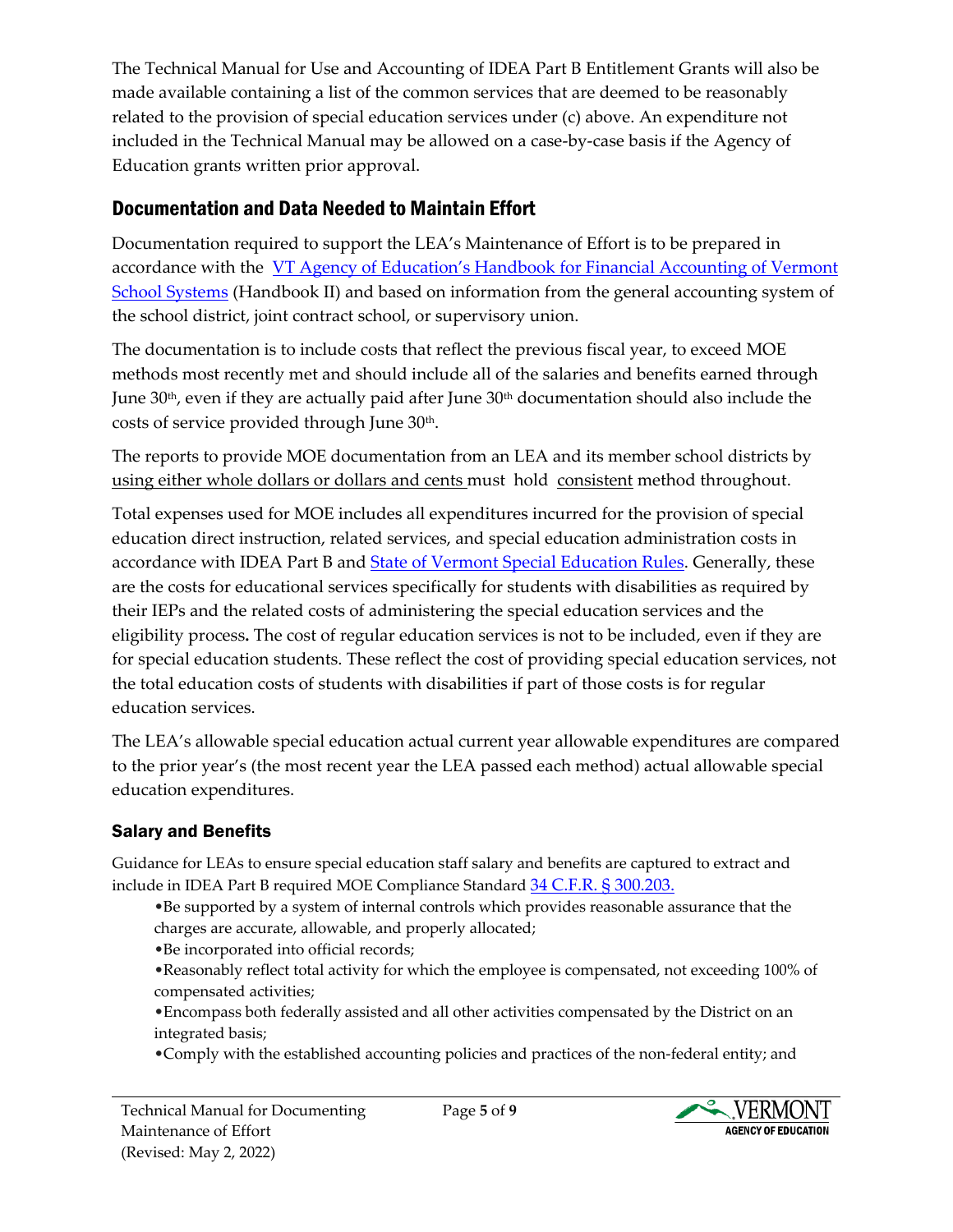•Support the distribution of the employee's salary or wages among specific activities or cost objectives.

The table below provides an overview of different options for documentation required for tracking of special education staff salaries and benefits used for MOE

|                                                                               | Periodic<br>Certification<br>(including<br>Blanket<br>Periodic<br>Certification)<br>Timing: Semi<br>Annually,<br>Annually | Employment<br>Contracts<br>* if they have the<br>data to separate<br>the work, and the<br>cost objective<br>Timing: Varies | Work<br>Assignment /<br>Schedule<br>Timing:<br>Varies, for<br>schedules that<br>are fixed | <b>PAR</b><br>(Personnel<br>Activity<br>Report)<br>Timing: Daily | <b>Attendance</b><br><b>Sheet</b><br>Timing:<br>Varies,<br>depending on<br>task |
|-------------------------------------------------------------------------------|---------------------------------------------------------------------------------------------------------------------------|----------------------------------------------------------------------------------------------------------------------------|-------------------------------------------------------------------------------------------|------------------------------------------------------------------|---------------------------------------------------------------------------------|
| <b>Salary single</b><br>cost objective                                        | Applicable                                                                                                                | Applicable                                                                                                                 | Applicable                                                                                | Applicable                                                       | Not<br>Applicable                                                               |
| <b>Salary</b><br>multiple cost<br><b>objective</b>                            | <b>Not</b><br>Applicable                                                                                                  | Not<br>Applicable                                                                                                          | Applicable                                                                                | Applicable                                                       | Not<br>Applicable                                                               |
| <b>Hourly single</b><br>cost objective                                        | Applicable                                                                                                                | Applicable                                                                                                                 | Applicable                                                                                | Applicable                                                       | <b>Not</b><br>Applicable                                                        |
| Hourly<br>multiple cost<br><b>objective</b>                                   | Not<br>Applicable                                                                                                         | Not<br>Applicable                                                                                                          | Applicable                                                                                | Applicable                                                       | <b>Not</b><br>Applicable                                                        |
| <b>Stipend</b><br>*Beyond<br>contracted hours,<br>certified<br>employees only | Applicable                                                                                                                | Applicable                                                                                                                 | Applicable                                                                                | Applicable                                                       | Applicable                                                                      |

#### <span id="page-5-0"></span>Stipend: Beyond contracted hours, certified employees only

- Periodic Certification (including Blanket Periodic Certification)
	- Examples, full FTE if 3 staff are hired for the same tasks, those staff could be included in a blanket periodic certification.
	- o PAR (Personnel Activity Report)
		- Timesheet timing column daily recording

Page **6** of **9**

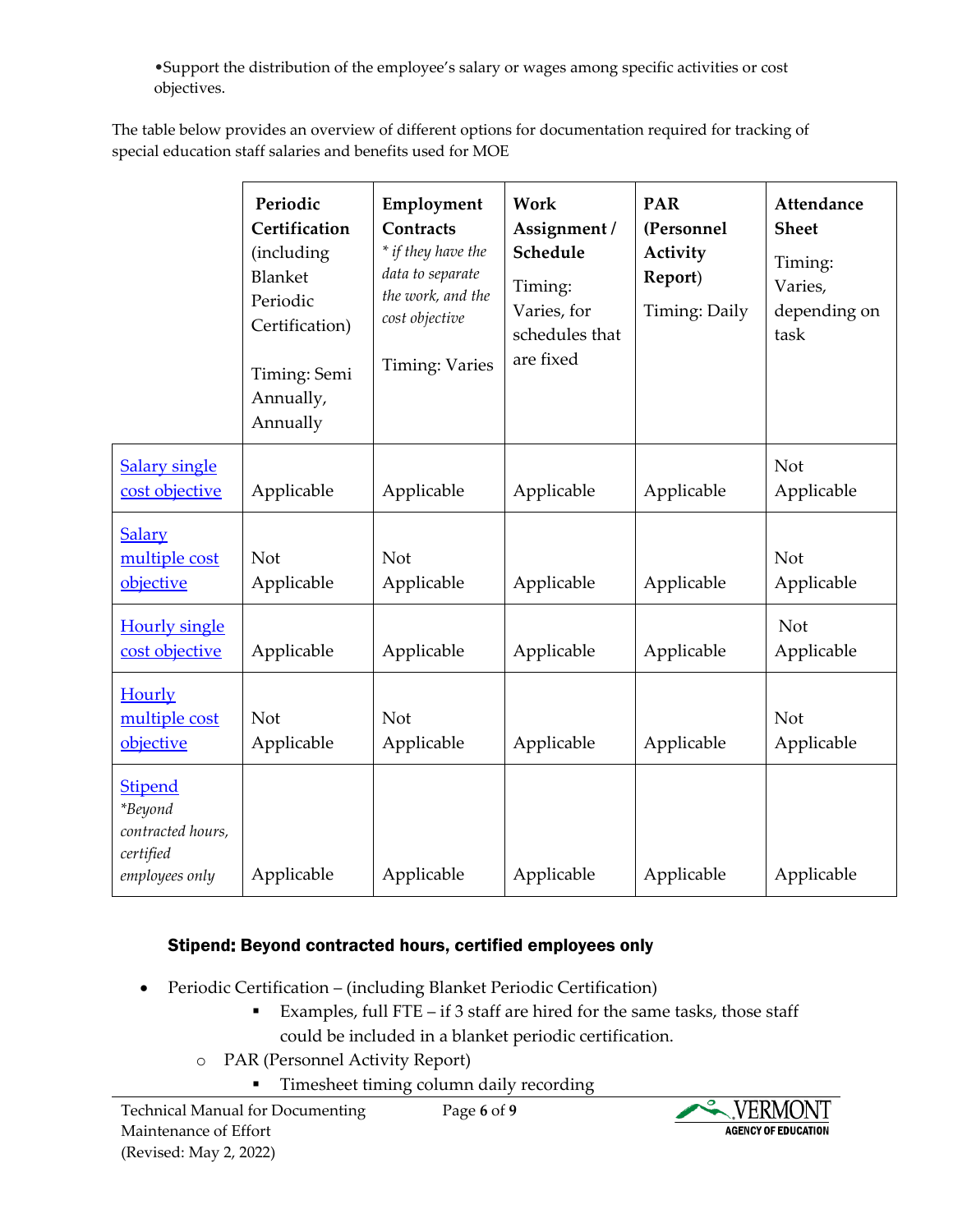- Capture required elements for cost data/cost objective
- Example time reporting system
- Attendance Sheet if stipend is paid as flat/daily rate for attendance, ie, summer conference or training
- Employment contracts \* if they have the data to separate the work, and the cost objective
- Official Record of Employment Activities—allocational if contracts are written clearly, if their contracts specifically identify FTE 1
- PAR (Personnel Activity Report)
	- o Timesheet timing column daily recording
		- capture required elements for cost data/cost objective
		- example time reporting system
- Work Assignment if work assignment is fixed, example, 3 hours per day performing one specific task –timing column various for the period that schedule is fixed.
	- o Long Term Subs

## Salary single cost objective

- <span id="page-6-0"></span>• Periodic Certification (including Blanket Periodic Certification)
	- o Examples, full FTE if 3 staff are hired for the same tasks, those staff could be included in a blanket periodic certification
- Official Record of Employment Activities—allocational if contracts are written clearly, if their contracts specifically identify FTE 1
- Employment contracts \* if they have the data to separate the work, and the cost objective
- <span id="page-6-1"></span>• Work Assignment/Schedule

## Salary multiple cost objective

- PAR (Personnel Activity Report)
	- o Time period, quarterly, annually
- Work Assignment if work assignment is fixed, example, 3 hours per day performing one
	- o Long Term Subs

## Hourly single cost objective

- <span id="page-6-2"></span>• Periodic Certification (including Blanket Periodic Certification)
	- Examples, full FTE if  $3$  staff are hired for the same tasks, those staff could be included in a blanket periodic certification.
	- o PAR (Personnel Activity Report)
		- Timesheet timing column daily recording
			- capture required elements for cost data/cost objective
			- example time reporting system
- Employment contracts \* if they have the data to separate the work, and the cost objective

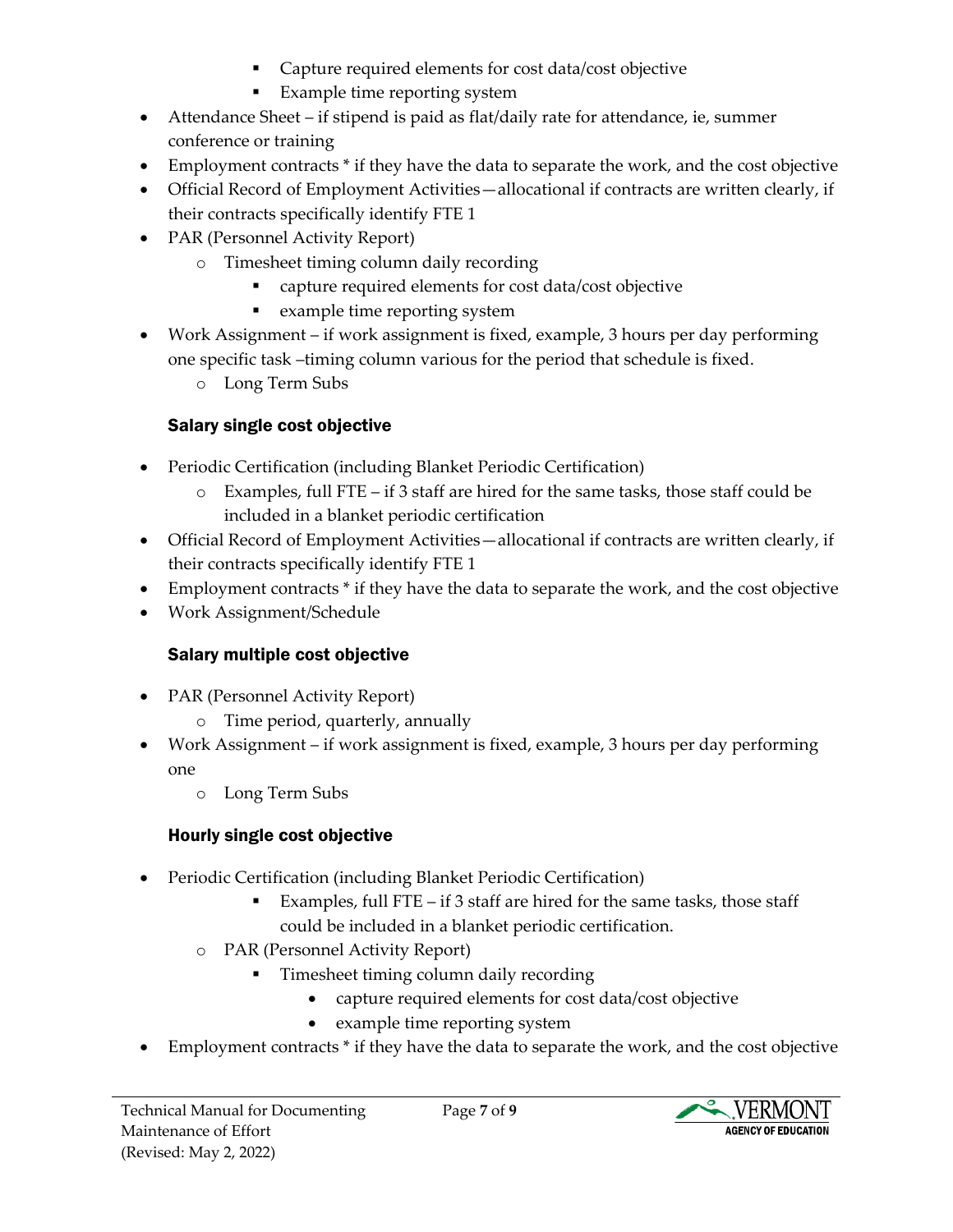- Official Record of Employment Activities—allocational if contracts are written clearly, if their contracts specifically identify FTE 1
- Work Assignment/Schedule
- PAR (Personnel Activity Report)
	- o Timesheet timing column daily recording
		- capture required elements for cost data/cost objective
		- example time reporting system

#### <span id="page-7-3"></span>Hourly multiple cost objective

- <span id="page-7-0"></span>• PAR (Personnel Activity Report)
	- o Timesheet timing column daily recording
		- capture required elements for cost data/cost objective
		- example time reporting system
- Work Assignment if work assignment is fixed, example, 3 hours per day performing one
	- o Long Term Subs

## <span id="page-7-1"></span>Local Education Agency (LEA) Maintenance of Effort (MOE) Calculator

The Center for IDEA Fiscal Reporting (CIFR) developed the Local Educational Agency (LEA) Maintenance of Effort (MOE) Calculator to help:

- Document a LEA's local or state and local fiscal effort for special education and related services.
- Determine whether that effort satisfies the IDEA's LEA MOE requirement  $(34 \text{ CFR})$ [§300.203\)](https://www.ecfr.gov/current/title-34/subtitle-B/chapter-III/part-300/subpart-C/section-300.203), which states that every LEA must budget and expend at least the same amount of funds for the education of children with disabilities as the previous year.

This requirement includes both an eligibility standard — the LEA must budget at least the same amount as in previous years — and a compliance standard — the LEA must expend at least the same amount as in previous years. IDEA permits LEAs to meet each of these standards by any of four methods: by calculating total local funds, total state and local funds, local per capita funds, or state and local per capita funds.

# <span id="page-7-2"></span>1306.5 Exceptions to Maintenance of Effort [\(34 C.F.R. § 300.204\)](https://www.ecfr.gov/current/title-34/subtitle-B/chapter-III/part-300/subpart-C/section-300.204)

For the following reasons, allowance may be made for the difference between the level of effort in the current fiscal year and the amount required to maintain effort:

(a) The voluntary departure, by retirement or otherwise, or departure by just cause, of special education or related services personnel;

(b) A decrease in the enrollment of students with disabilities;

(c) The termination of the obligation of the LEA, consistent with this part, to provide a program of special education to a particular student with a disability that is an exceptionally costly